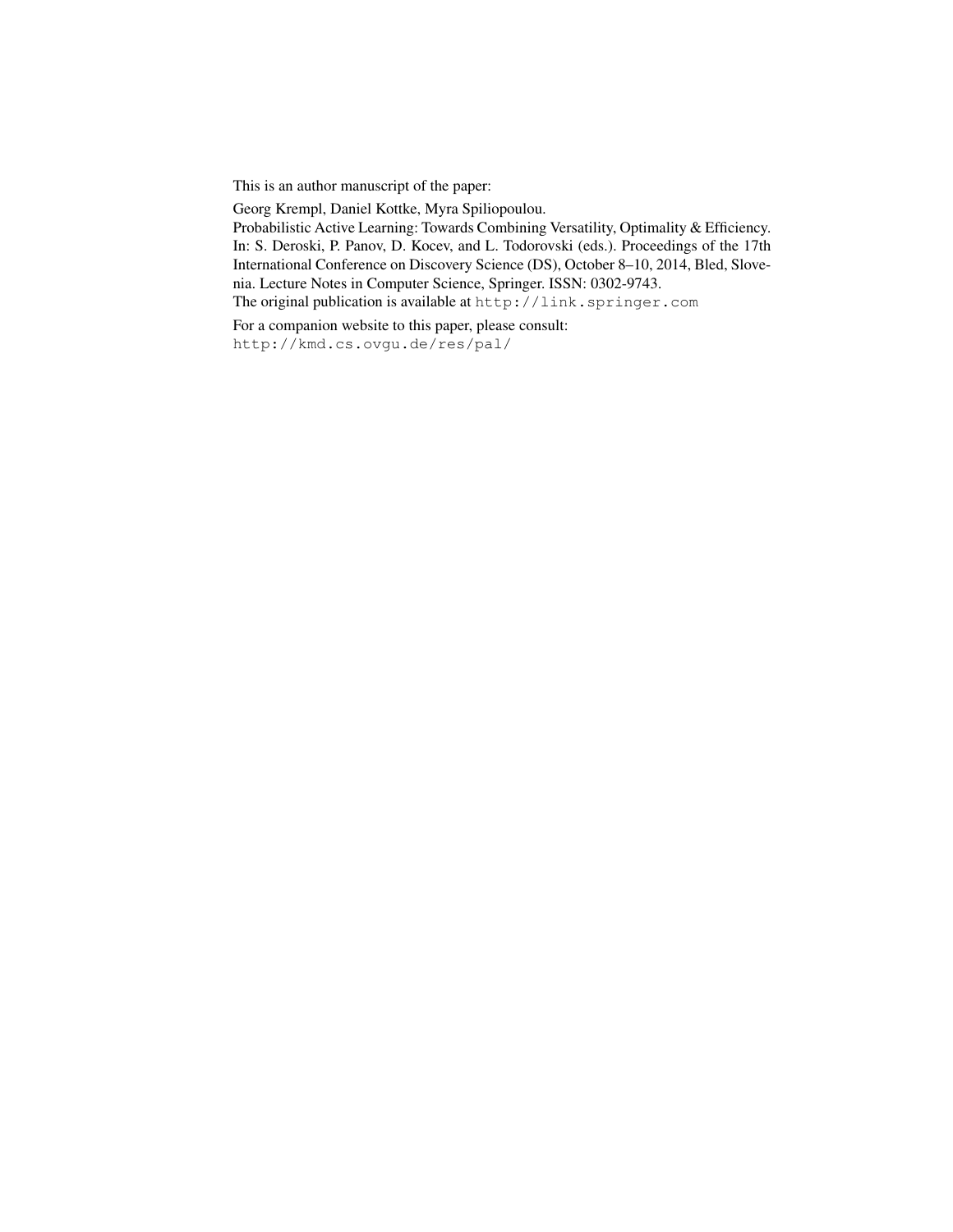# Probabilistic Active Learning: Towards Combining Versatility, Optimality and Efficiency

Georg Krempl<sup>1</sup>, Daniel Kottke<sup>1</sup>, and Myra Spiliopoulou<sup>1</sup>

Knowledge Management and Discovery Lab, University Magdeburg, Germany, [georg.krempl|daniel.kottke|myra]@iti.cs.uni-magdeburg.de, WWW home page: kmd.cs.ovgu.de

Abstract. Mining data with minimal annotation costs requires efficient active approaches, that ideally select the optimal candidate for labelling under a userspecified classification performance measure. Common generic approaches, that are usable with any classifier and any performance measure, are either slow like error reduction, or heuristics like uncertainty sampling. In contrast, our Probabilistic Active Learning (PAL) approach offers versatility, direct optimisation of a performance measure and computational efficiency. Given a labelling candidate from a pool, PAL models both the candidate's label and the true posterior in its neighbourhood as random variables. By computing the expectation of the gain in classification performance over both random variables, PAL then selects the candidate that in expectation will improve the classification performance the most. Extending our recent poster, we discuss the properties of PAL and perform a thorough experimental evaluation on several synthetic and real-world data sets of different sizes. Results show comparable or better classification performance than error reduction and uncertainty sampling, yet PAL has the same asymptotic time complexity as uncertainty sampling and is faster than error reduction.

# 1 Introduction

Recently, the application of machine learning to large data pools and fast data streams has gained attention. This application often requires classification of data where features are cheap but labels are costly [8]. Examples are applications where features are obtained from an automated process but labels require human annotation efforts. Active learning (AL) [15, p. 4] addresses such applications, where the machine learning system can actively select instances for labelling, rather than passively processing a given set of labelled instances. Its tasks are to decide a) for which instance to request a label, and b) whether to continue labelling at all, given some labels have already been acquired.

The ideal active learning strategy should select those instances first that, once incorporated into the training data, will result in the highest gain in terms of a classification performance measure. Furthermore, it provides a quantification of this performance gain, needed for a sound answer to the stop-criterion related second question. It therefore considers the already acquired amount of training data. Finally, it is fast, requiring solely linear asymptotic computational time per instance with respect to the pool size, in order to enable its application in large data pools and fast data streams. Active learning strategies that are usable in conjunction with any classifier technology provide some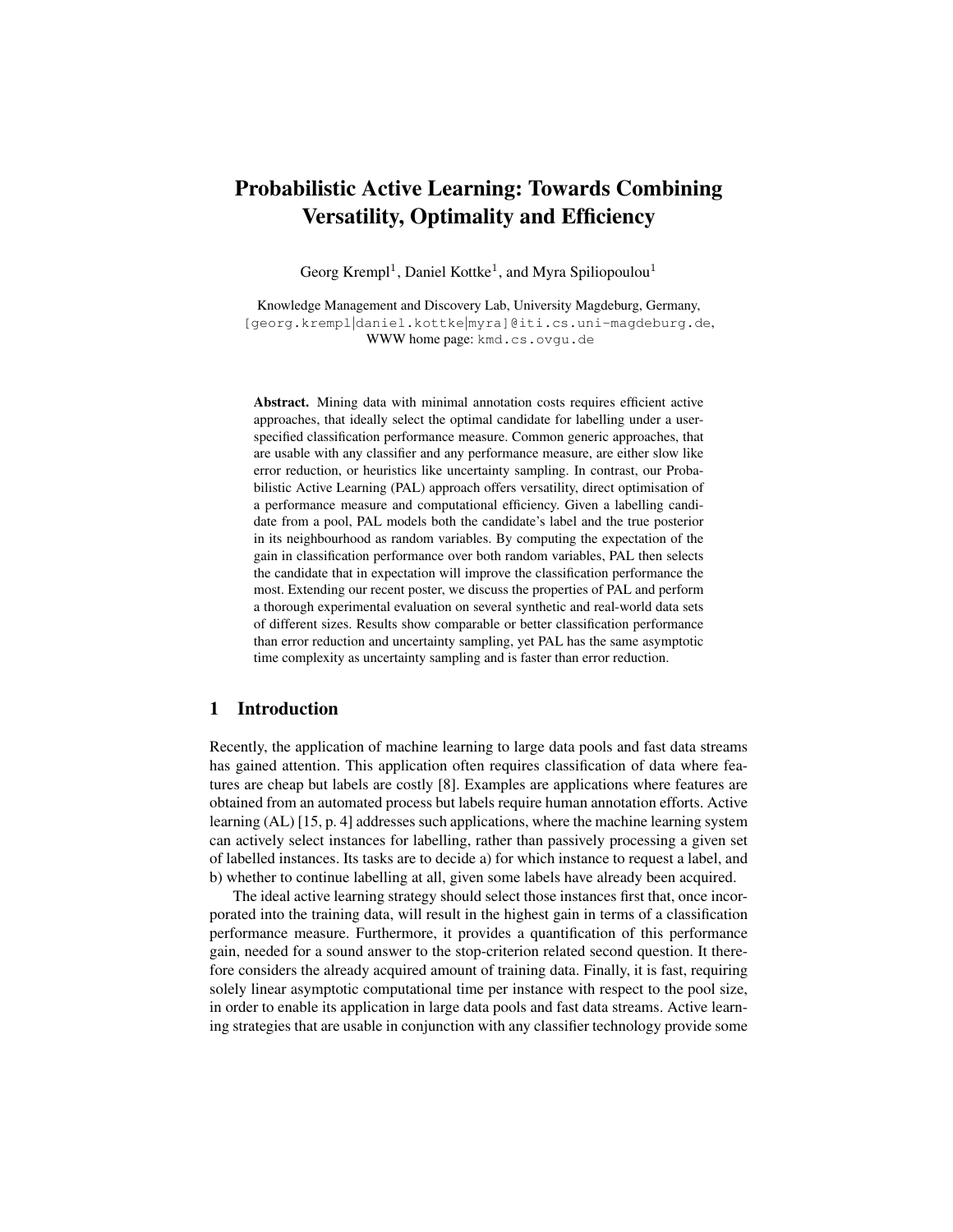of the above qualities. However, as discussed further in Section 2, they do not offer a *combination of all these qualities* in one single approach.

We address this challenge by a novel, probabilistic active learning (PAL) technique for classification that combines the above qualities and constitutes an alternative to other generic strategies like error reduction or uncertainty sampling. It is not limited to a particular classifier technology, and usable with any point [12] performance performance measure. Given a pool of candidates, it computes for each candidate the expected gain in classification performance from obtaining its label. This expectation models the candidate's label *and* the true posterior at its location as a random variables, and uses likelihood weights according to the already obtained labels in the candidate's neighbourhood. Subsequently, it selects the optimal candidate under this expected overall performance gain for labelling. This active selection from a pool requires asymptotic computational time that is solely linear in the size of the pool, as fast uncertainty sampling approaches do. While deriving stop-criteria is not within the scope of this paper, but our quantification of a label's expected impact provides a fundamental first step.

This paper is a full-version of our recent poster [10], extending it by a more detailed discussion of related work, an additional discussion of PAL's properties, and additional experiments. It is structured as follows: In the next section, we provide the necessary background and discuss related approaches. In section 3, we present our probabilistic active learning approach. In section 4, we report on our evaluation results, where we compare *PAL* to the strategy considered to be optimal for minimising classification error (error reduction), and to a popular fast heuristic strategy (uncertainty sampling).  $<sup>1</sup>$ </sup>

# 2 Background and Related Work

This paper addresses *pool-based* active learning (AL) for binary classifiers, as described in [15, p. 9] and [4]. In this scenario, an active classifier has access to a pool of unlabelled instances  $\mathcal{U} = \{(x, .)\}\$ . From this pool of labelling candidates it repeatedly selects an instance  $(x^*,.)$  for labelling. Upon receiving its label  $y^*$ , the instance  $(x^*, y^*)$ is moved to a pool of labelled instances  $\mathcal{L} = \{(x, y)\}\$ , the classifier is retrained, and the process is repeated. There exist various approaches for this scenario, recent surveys are provided in [15], [6], [4] and [14]. We will focus on popular families of approaches that are usable with any classification technique, and discuss the ones most related to our approach: error reduction, uncertainty sampling and query-by-transduction.

Expected error reduction (ER) is a decision-theoretic approach. It considers the improvement in classification performance by selecting the candidate, that has the minimal expected classification error if incorporated into the training pool. The seminal work of [5], which coined the term "statistically optimal active learning", derived closed-form solutions for optimal data selection for two specific learning methods. In contrast, the approach suggested in [13] is generic, both with respect to arbitrary performance measures and classifiers: using a Monte Carlo sampling approach, it estimates the performance on a labelled validation sample  $V$ , rather than integrating over the full feature distribution  $Pr(x)$ . It uses the posterior estimate  $\hat{p} = Pr(y|x)$  provided by the current

<sup>1</sup> For additional resources please consult http://kmd.cs.ovgu.de/res/pal/.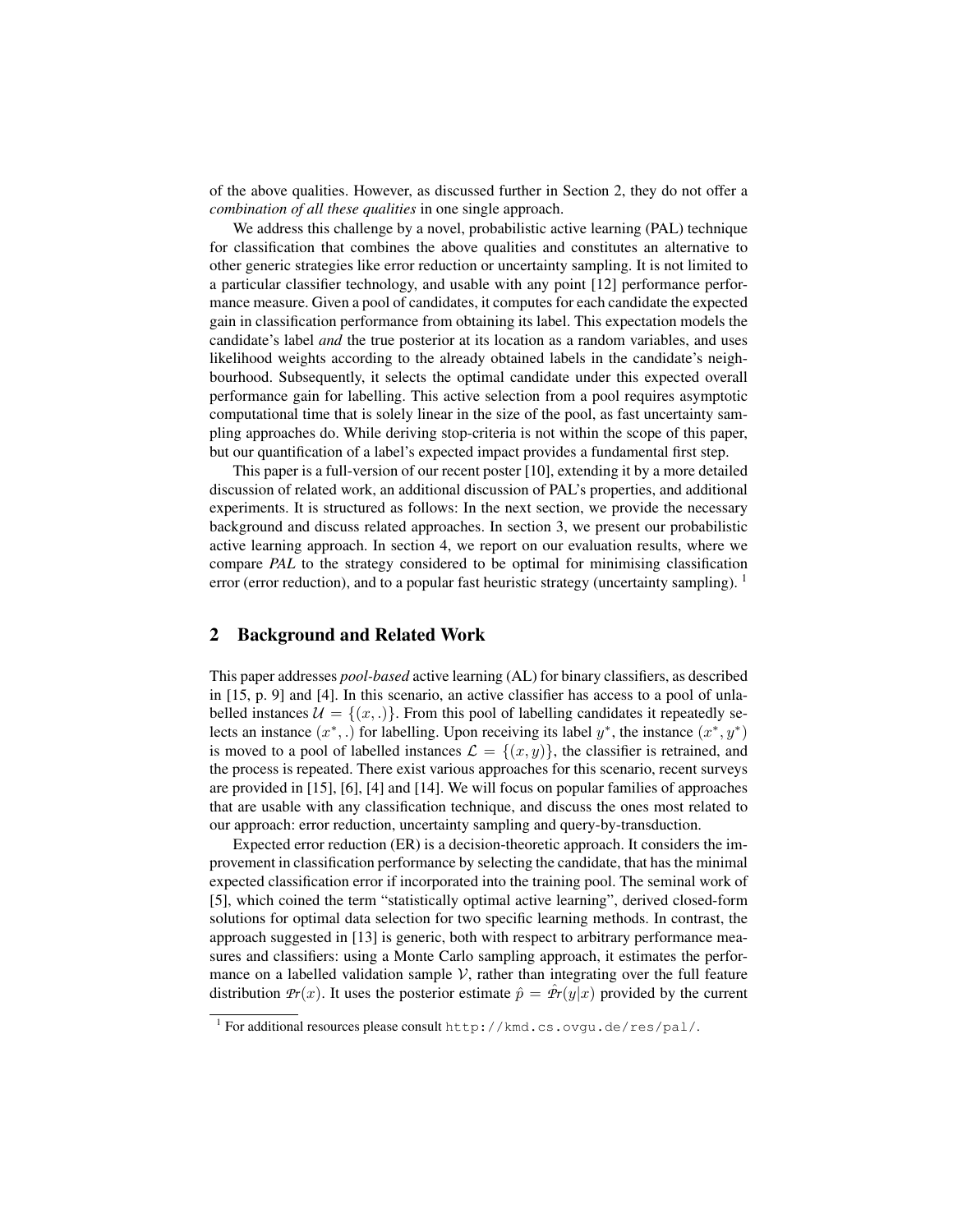classifier as proxy for the true posterior  $Pr(y|x)$  that is required for the expectation over the label realisations y. However, as discussed in  $[2]$ , this proxy is not reliable if solely few labels are available, requiring regularisation approaches such as using Beta priors. Furthermore, the labelled (or self-labelled) validation sample  $V$  must be representative of the data. Not only is this difficult, in particular at the beginning with few available labels and a still unreliable classifier, but it also makes error reduction prohibitively slow [14] for using it in applications that require fast processing of big amounts of data, as even for incremental classifiers its asymptotic time complexity is  $O(|\mathcal{V}| \cdot |\mathcal{U}|)$ .

In comparison, a faster method [15, p.64] is uncertainty sampling (US), introduced in [11]. It uses simple uncertainty measures, like sample margin, confidence, or entropy as proxies for a candidate's value, and selects the candidate with maximal uncertainty. However, these proxies do not consider the number of similar instances on which posterior estimates are made. This is problematic, as Figure 1 (next page) illustrates on four exemplary active learning situations. These situations could, for example, occur simultaneously in different regions of a feature space such that the next label must be actively requested in either of them<sup>2</sup> The first (in Roman numeral) and second situation differ in the number of obtained labels (6 vs. 1), but lead to the same posterior estimate  $\hat{Pr}(+|x) = 1$ , as all obtained labels are positive. Uncertainty sampling is indifferent between them, as both entropy and confidence are zero. This indicates equal and absolute certainty, which is not justified as in II the single positive label can simply be due to chance, even if the true posterior of the positive class is actually smaller than 0.5 and the classifier is wrong. In contrast, in I a high true positive posterior is indeed very likely, and additional labels have less impact on the classifier. Similarly, in IV the classifier's prediction is quite reliable, but uncertainty according to measures like entropy or confidence is maximal. This leads to sampling in regions of high Bayesian error rate, even if the classifier can not be further improved there.

Some of the many existing *classifier-specific* AL approaches offer high processing speeds for particular applications. However, they require classifier selection to be made with respect to the available active learning strategy, as sample reusability between different types of classifiers for selector and consumer strategies is an open question [16]. Finally, even recently proposed classifier-specific approaches are mostly either information-theoretic (i.e. agnostic to the decision task at hand) or use the most likely or most pessimistic posterior under the current model, thus ignoring the reliability associated with this estimate, as for example [7]. A very recent information-theoretic approach that considers the reliability of a predictive model is Query-By-Transduction (QbT) [9]. QbT is based on conformal prediction and selects the instances with respect to the p-values obtained using transduction. This quantification of the reliability using p-values is related to ours, although we use the likelihood weights of the posterior estimates and follow a decision-theoretic Bayes-optimal active learning approach that directly optimises a classification performance measure.

 $2^2$  For simplicity, this illustration assumes conditional independence of the posterior from the feature given the region, i.e.  $Pr(y|x, z) = Pr(y|z)$ , where y is the class, x the feature vector, and  $z$  the region. Thus no further differentiation can be made within a region. We also assume equal numbers of instances in all regions, making accuracy everywhere equally important.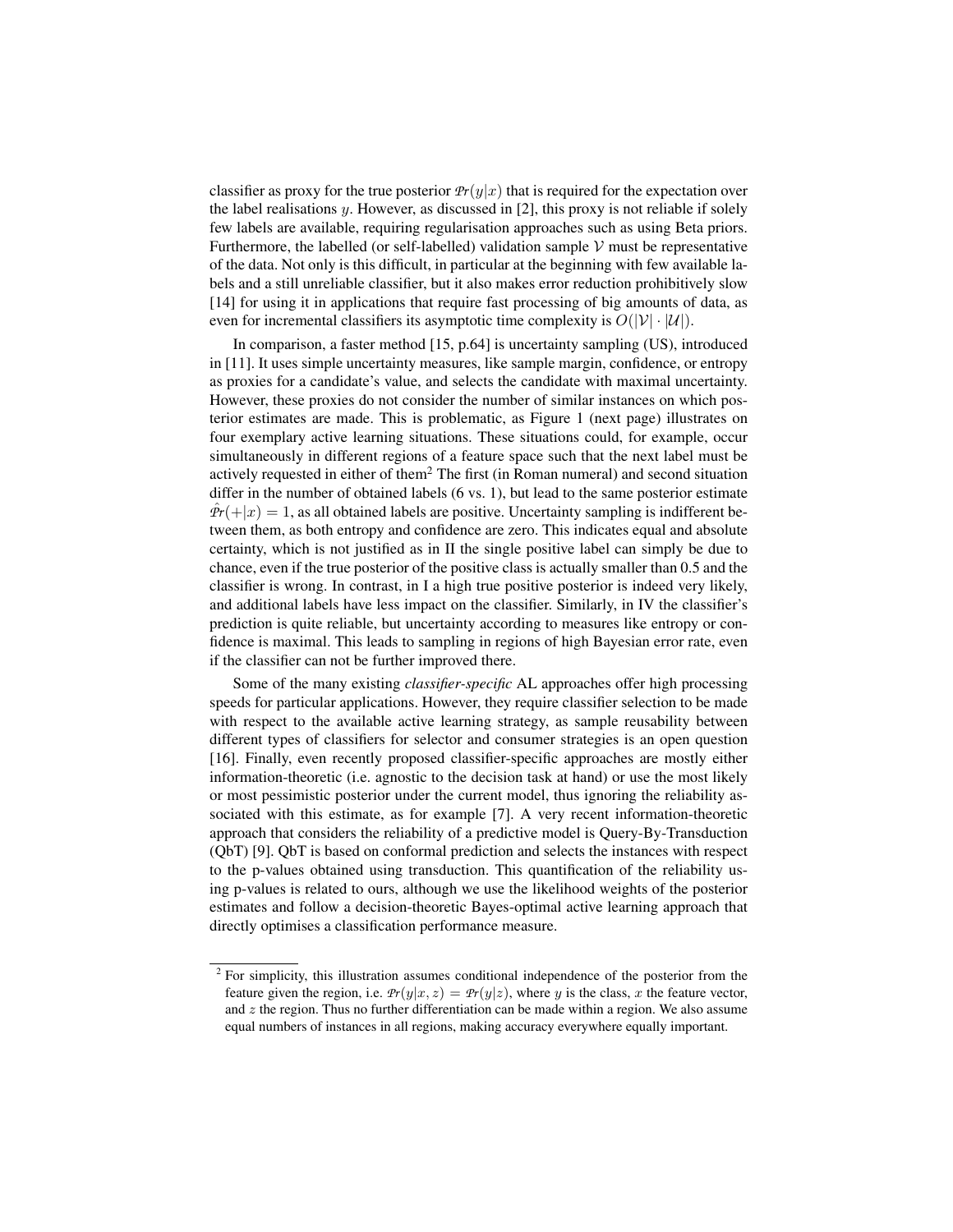Fig. 1. Different AL situations, where entropy- or confidence-based uncertainty measures differentiate only on a class' *relative* (vert.) but not on all classes' *total* (horiz.) number of labels.



# 3 Probabilistic Active Learning

Following the common smoothness assumption [3], we consider that an instance  $x$  influences the classification the most in its neighbourhood. Thus, the impact of an additional label primarily depends on the already obtained labels in its neighbourhood. We summarise these by their *absolute* number n, and the share of positives  $\hat{p}$  therein, yielding the *label statistics*  $l_s = (n, \hat{p})$ . Here, *n* is obtained by counting the similar labelled instances for pre-clustered or categorical data (as for the partitions in Figure 1), or approximated by frequency estimates such as kernel frequency estimates for smooth, continuous data. Thus, in  $x$ 's neighbourhood,  $n$  expresses the absolute quantity of labelled information, whereas the density  $d_x$  of unlabelled instances quantifies the importance of this neighbourhood, i.e. the share of future classifications that will take place therein compared to other regions of the feature space.

Given a labelling candidate  $(x,.)$  from a pool of unlabelled instances U for a userspecified point classification performance measure [12] like accuracy, we want to compute the expected overall gain in classification performance if requesting its label. This requires knowledge of its label statistics *ls*, but also of its label y and the true posterior  $p$  of the positive class within its neighbourhood. As the latter values of  $y$  and  $p$  are not directly accessible, we use a probabilistic approach and model  $Y$  and  $P$  as random variables. This allows us to compute the *expected value* of the gain in performance over all different true posteriors and label realisations, which we denote as *probabilistic gain*<sup>3</sup> (pgain). Finally, we weight it by the neighbourhood's density  $d_r$  (over labelled and unlabelled data) to consider the importance of the neighbourhood on the whole data set, quantifying the overall expected performance change. Comparing the overall expected performance change of all candidates, we select the optimal candidate for labelling.

We now first provide the modelling and derive the necessary equations, present the framework of *Probabilistic Active Learning* (*PAL* ) with its pseudo-code, and close with discussing its properties.

 $3$  We do this to differentiate it from the expected gain as in expected error reduction methods like [2], where expectation is solely over label outcomes, but not over the true posterior.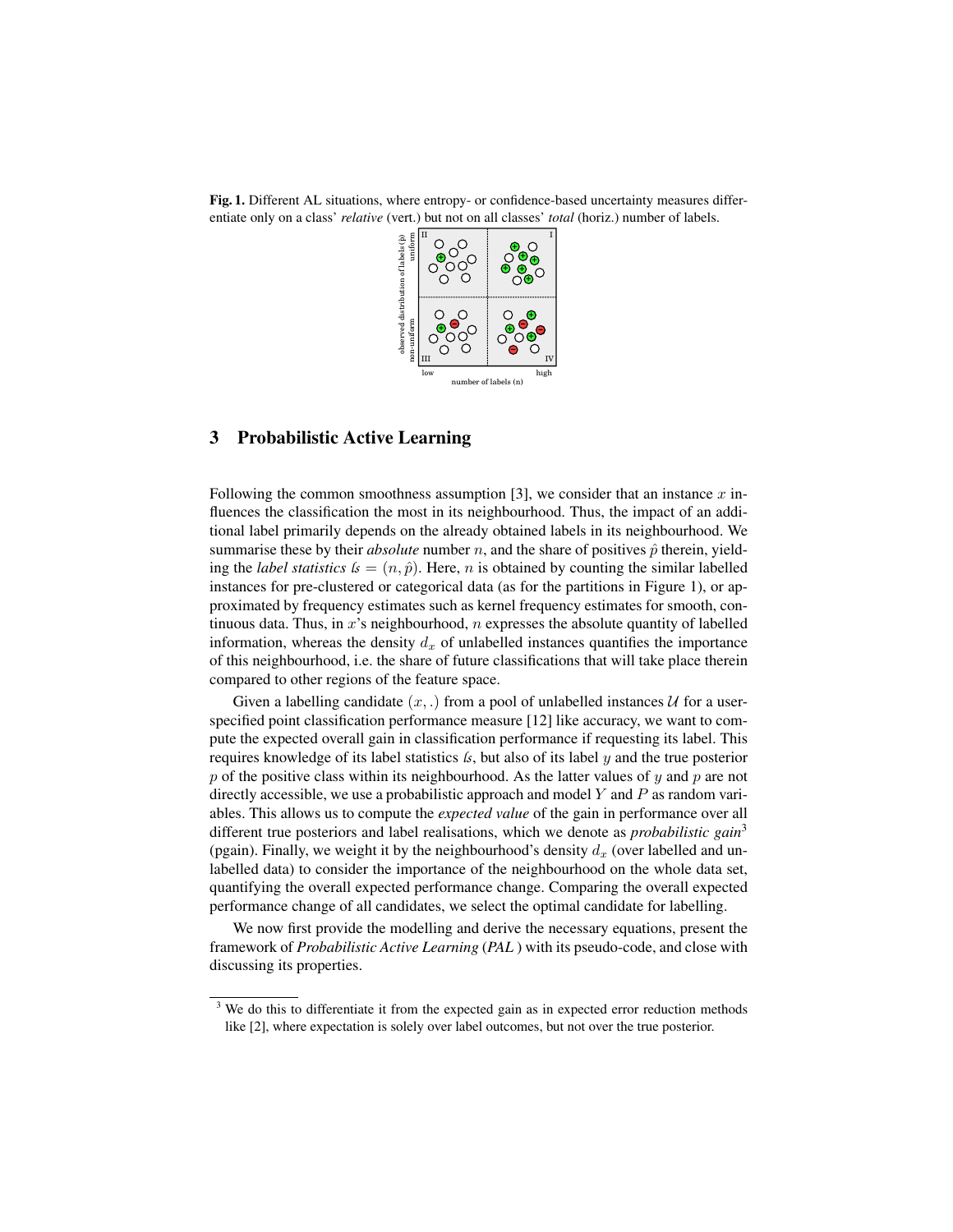#### 3.1 Probabilistic Gain Calculation

Given a candidate  $(x, \cdot)$ , the label statistics *ls* summarise the obtained labels in its neighbourhood. We model the true posterior P of the positive class  $(y = 1)$  in this neighbourhood as a Beta-distributed random variable, whose realisation  $p$  is itself the parameter of the Bernoulli distribution controlling the label realisation  $y \in \{0, 1\}$  of any instance within the neighbourhood. Consequently, the number of positives  $n \cdot \hat{p}$  among the n already obtained labels in the neighbourhood is the realisation of a Binomial-distributed random variable:

$$
P \sim \text{Beta}_{n \cdot \hat{p} + 1, n \cdot (1 - \hat{p}) + 1} \tag{1}
$$

$$
Y \sim \text{Bernoulli}_p = \text{Ber}_p \tag{2}
$$

$$
(n \cdot \hat{p}) \sim \text{Binomial}_{n,p} \tag{3}
$$

The true posterior's Beta distribution above results from its normalised likelihood given the already observed labels, that is

$$
\omega_{\mathcal{L}}(p) = \frac{L(p|\mathcal{L})g(p)}{\int_0^1 L(\psi|\mathcal{L})g(\psi)d\psi} = (1+n) \cdot L(p|\mathcal{L})
$$
\n(4)

$$
= \frac{\Gamma(n+2) \cdot p^{n \cdot \hat{p}} \cdot (1-p)^{n \cdot (1-\hat{p})}}{\Gamma(n \cdot \hat{p} + 1) \cdot \Gamma(n \cdot (1-\hat{p}) + 1)} = \text{Beta}_{\alpha, \beta}(p) \tag{5}
$$

where the parameters  $\alpha = n \cdot \hat{p} + 1$  and  $\beta = n \cdot (1 - \hat{p}) + 1$  of the Beta-distribution's pdf Beta<sub> $\alpha,\beta(p)$ </sub> are obtained by following a Bayesian approach under a uniform prior for P such that  $g()$  is a constant function, and by using the probability mass function according to Eq. 3 for the likelihood  $L(p|k)$ , and  $(1 + n) \cdot \Gamma(n + 1) = \Gamma(n + 2)$ .

We take the expectation on the performance gain over these two random variables, yielding the candidate's probabilistic gain (pgain), that defines the expected change of the performance measure for its neighbourhood:

$$
pgain(\mathbf{k}) = \mathbf{E}_p \left[ \mathbf{E}_y \left[ gain_p(\mathbf{k}, y) \right] \right]
$$
 (6)

$$
= \int_0^1 \text{Beta}_{\alpha,\beta}(p) \cdot \sum_{y \in \{0,1\}} \text{Ber}_p(y) \cdot \text{gain}_p(\mathbf{k}, y) \, dp \tag{7}
$$

Here,  $\text{gain}_p(\mathbf{k}, y)$  is the candidate's  $(x, .)$  performance gain given its label realisation y and the neighbourhood's true posterior  $p$ :

$$
gain_p(\mathbf{k}, \mathbf{y}) = \text{perf}_p\left(\frac{n\hat{\mathbf{p}} + \mathbf{y}}{n+1}\right) - \text{perf}_p(\hat{\mathbf{p}})
$$
(8)

The definition of Eq. 7 and 8 allow the use of any point performance measure (see e.g. [12]) for perf. An example is accuracy (acc), defined as

$$
\text{perf}_p(\hat{p}) = 1 - \text{err}_p(\hat{p}) = 1 - \begin{cases} p & \hat{p} < 0.5\\ 1 - p & otherwise \end{cases}
$$
 (9)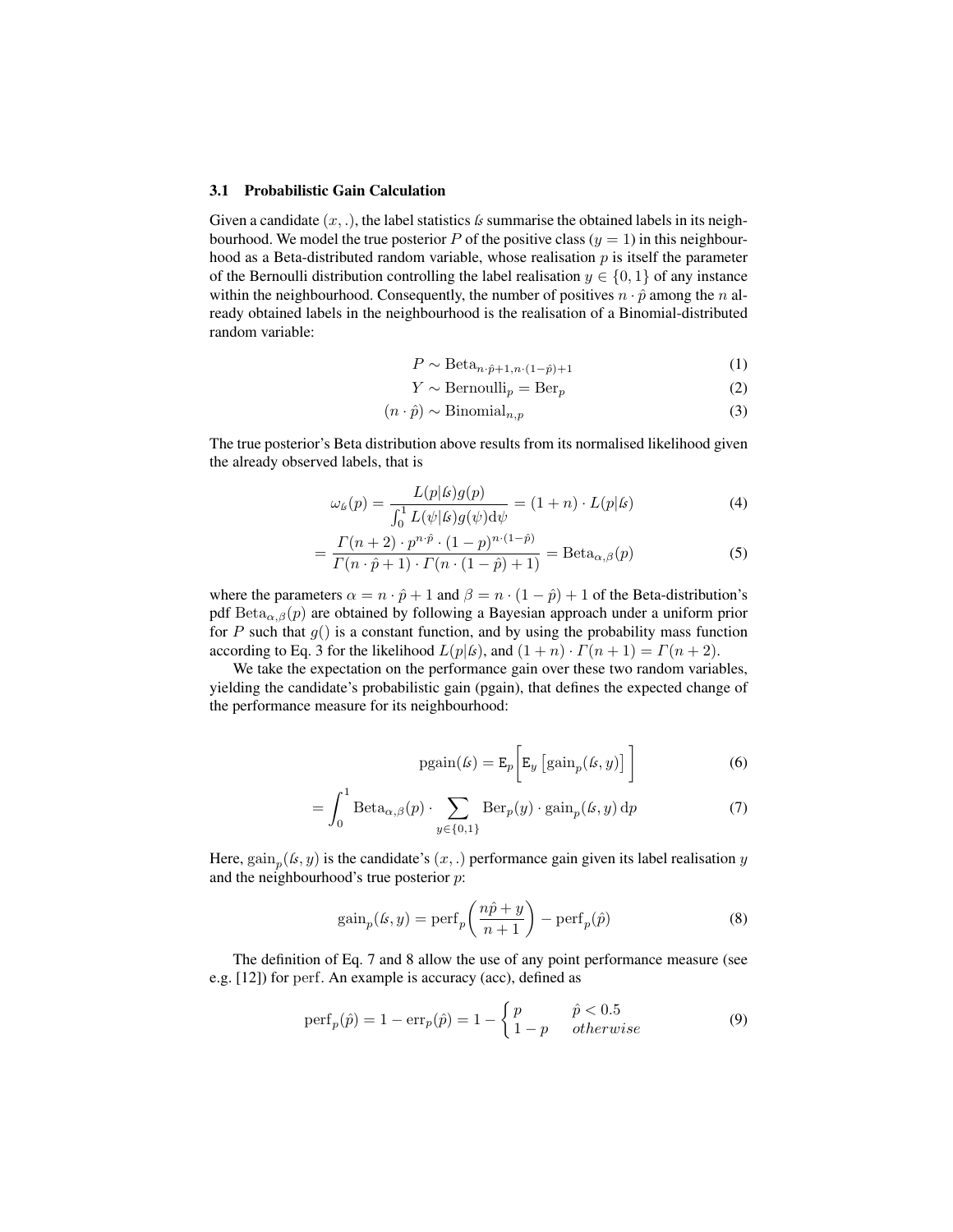where  $err_p(\hat{p})$  is the error rate under Bayes' optimal classification, given a true posterior  $p$  and observed posterior  $\hat{p}$  of the positive class.

Plugging this in Eq. 7 yields the probabilistic accuracy gain

$$
\text{pgain}_{\text{acc}}(k) =
$$

$$
= \int_0^1 \text{Beta}_{\alpha,\beta}(p) \sum_{y \in \{0,1\}} \text{Ber}_p(y) \left( \text{err}_p(\hat{p}) - \text{err}_p\left(\frac{n\hat{p} + y}{n+1}\right) \right) dp
$$

which we compute by trapezoidal numerical integration over p.

Finally, we weight each candidate's probabilistic gain with the density  $d_x$  over *labelled* and *unlabelled* instances in its neighbourhood, and select the candidate with the highest density-weighted probabilistic gain for labelling:

$$
x^* = \underset{x \in \mathcal{U}}{\arg \max} \left( d_x \cdot \underset{x}{\text{again}}_{\text{acc}}(\mathcal{L}_x) \right) \tag{10}
$$

### 3.2 PAL Algorithm

The pseudo-code for the resulting probabilistic, pool-based active learning algorithm is given in Figure 2. Iterating over the candidate pool  $U$  (Lines 2-6), for each labelling candidate x one computes its label statistics  $k_x = (n_x, \hat{p}_x)$ , its density weight  $d_x$ , and using numerical integration its probabilistic gain, which is weighted by its density weight to obtain  $g_x$ . Finally, the candidate with the highest  $g_x$  is selected (Line 7).

## Fig. 2. The PAL Algorithm

1: function POOLBASEDPAL( $U,\mathcal{L}$ ) 2: for  $x \in \mathcal{U}$  do 3:  $(n_x, \hat{p}_x) \leftarrow label statistics(x, \mathcal{L})$ 4:  $d_x \leftarrow densityweight(x, \mathcal{L} \cup \mathcal{U})$ 5:  $g_x \leftarrow pgain((n_x, \hat{p}_x)) \cdot d_x$ 6: end for 7: **return** arg  $\max_{x \in \mathcal{U}} (g_x)$ 8: end function

#### 3.3 PAL's Properties

Statistical Optimality in Disjoint Neighbourhoods For a disjoint neighbourhood concept, like in pre-clustered or categorical data, where instances are partitioned such that instances having an influence on each others' classification belong to the same subset, the density-weighted probabilistic gain of a candidate corresponds precisely to the expected change in overall performance from acquiring the candidate's label. Thus selecting the candidate with highest probabilistic gain is statistically optimal.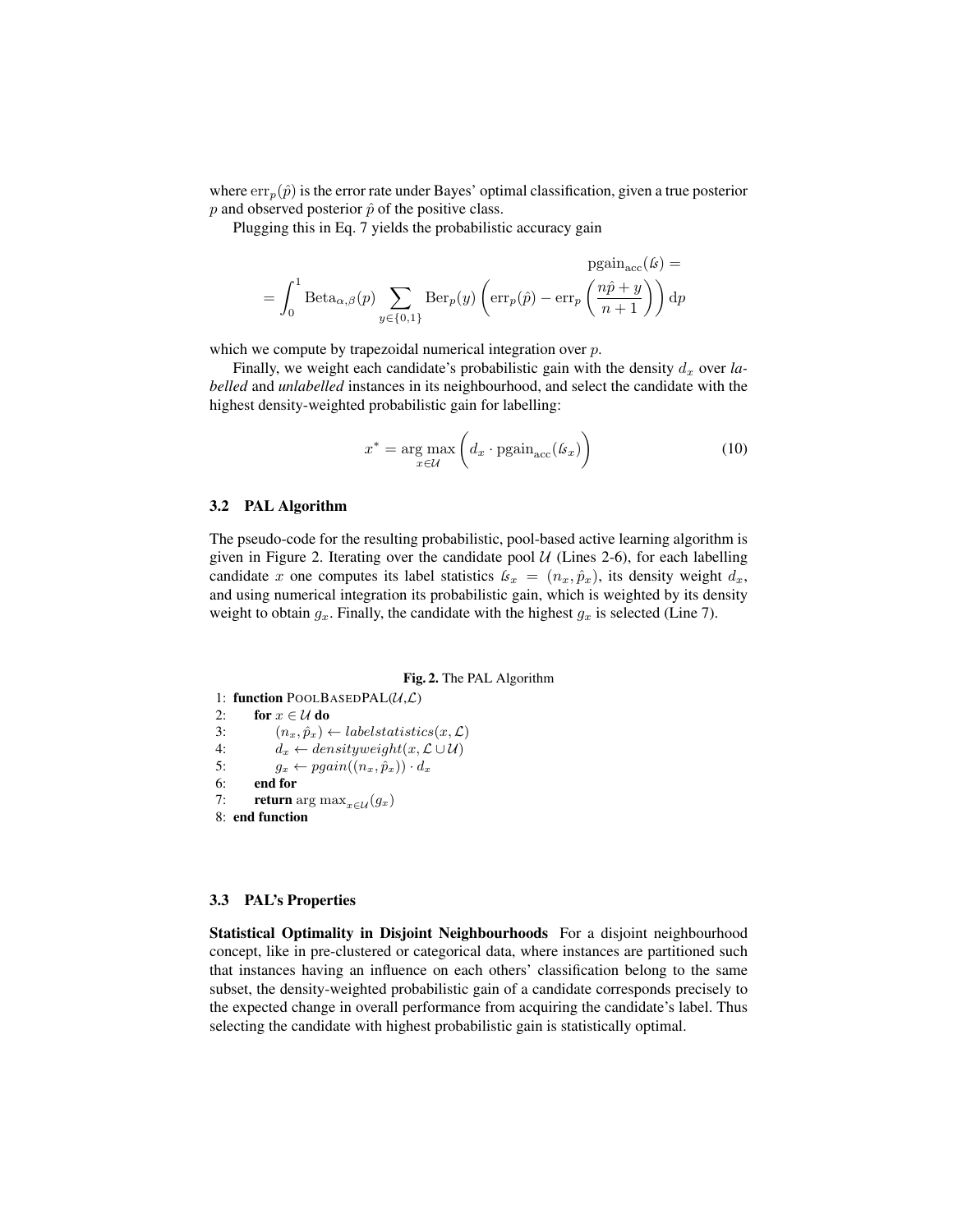For smooth, continuous neighbourhoods, the density-weighted probabilistic gain is the expected change at the candidate's location, serving as an approximation of the overall performance gain. We use this latter concept in our evaluation, as it applies to more data sets and is better comparable to the baseline active learning algorithms.

Computational Efficiency In this subsection, we discuss the asymptotic (with respect to data set size) computational time complexity of PAL and related algorithms for active learning of binary, incremental classifiers. For selecting a candidate from a pool  $\mathcal{U}$ of labelling candidates, the PAL algorithm above needs to iterate over all candidates in the pool (Lines  $2 - 6$ ). Each iteration consists of 1) querying labelstatstics, 2) querying density weights, and 3) computing the probabilistic gain. The first step requires absolute frequency estimates of labels in the candidate's neighbourhood, similar to the relative frequency estimates needed by entropy or confidence uncertainty measures. These are obtained in constant time by probabilistic classifiers. The second step requires density estimates over all instances, that is over labelled  $\mathcal L$  and unlabelled  $\mathcal U$  ones. Precomputing these density estimates once for all later calls of PAL leads to constant query time, as in the pool-based setting the union  $\mathcal{L} \cup \mathcal{U}$  is constant. The third step consists of a numeric integration over the true posterior  $p$  and a summing over possible label realisations  $y$ . Both factors do not depend on the data set size. We used fifty numeric integration steps in all our experiments to get highly precise estimates for expected classification accuracy gain, resulting in a constant factor of  $O(50 \cdot 2)$  per probabilistic gain computation. Overall, the iteration over the pool is done in  $O(|\mathcal{U}|)$  time.

Selecting the candidate with highest density-weighted probabilistic gain in Line 7 is done in constant time, by using a sweep line approach and storing the maximal value and its corresponding candidate in the previous for-loop.

Overall, PAL requires  $O(|\mathcal{U}|)$  time for selecting a candidate from the pool. Uncertainty sampling, using probabilistic classifiers and entropy or confidence uncertainty measures, requires asymptotically the same time, but due the simplicity of its computation with a smaller constant factor involved. In contrast, error reduction as discussed in [15], requires  $O(|U| \cdot |V|)$  time, where  $|V| \approx |U|$ , as V needs to be a representative sample of the data.

Characteristics of the Probabilistic Gain For a better understanding of the probabilistic gain function, Figure 3 shows the computed probabilistic gain (in terms of accuracy) for different label statistics, i.e. combinations of different numbers of already obtained labels n and observed posteriors  $Pr(+|x)$ . The following main characteristics of the curve underline its reasonable behaviour:

- **Monotonicity with variable n:** With increasing n and a fixed  $\hat{Pr}(+|x)$  the probabilistic gain decreases, because it is more likely that the posterior already is correct.
- **Symmetry with respect to**  $\hat{p}_r(\cdot|\mathbf{x}) = 0.5$ **:** Evaluating accuracy, pos. and neg. labels count the same, i.e. the probabilistic gain is equal for  $\hat{Pr}(+|x)$  and  $\hat{Pr}(-|x)$ .
- Zero for irrelevant candidates: If one label would not change the decision in its neighbourhood, the accuracy remains the same. Thus, gain and probabilistic gain are 0.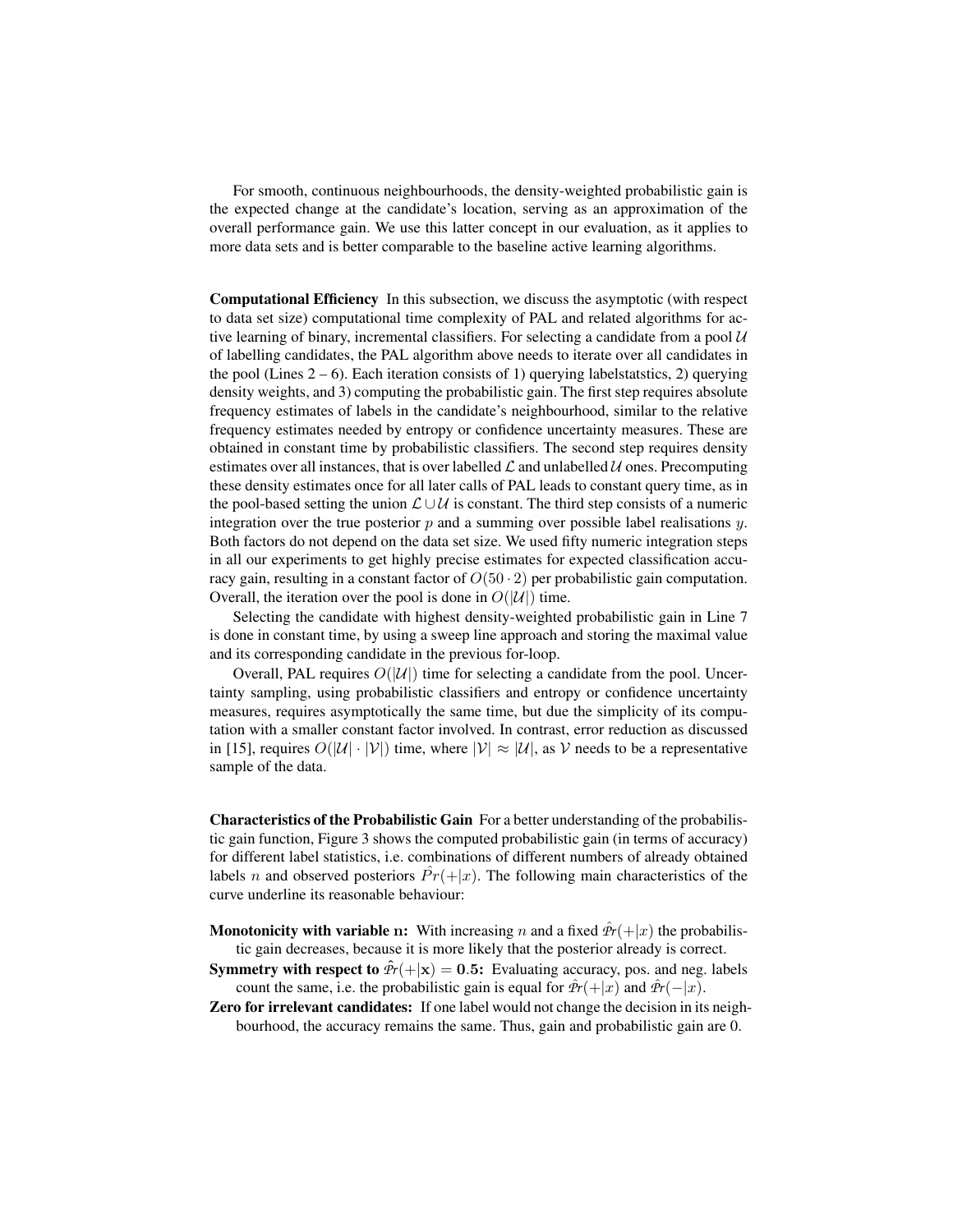This figure is inspired by an illustration of Settles, where different uncertainty measures are plotted as functions of the posterior of a class (see figure 2.4 in [15, p. 15]). Comparing the least confident curve (plot (a) in [15]), it behaves nearly similarly as our probabilistic gain for  $n = 1$ , but does not change with n.

**Fig. 3.** Illustration of the probabilistic gain (pgain) as a function of  $\hat{Pr}(+|x)$ , which is the observed posterior of the positive class, and of  $n$ , which is the number of already obtained labels.



# 4 Experimental Evaluation

From its theoretical characteristics, we expect PAL to be comparable to error-reduction in terms of classification performance, yet faster, and we expect PAL to be better than uncertainty sampling. This section will now verify these characteristics empirically. After outlining the experimental setup, we will discuss the results in the second subsection.

## 4.1 Evaluation Settings

We compare our new base method PAL with expected error-reduction (in the extended variant proposed by Chapelle in [2], denoted Chap), with uncertainty sampling (using confidence [15] as uncertainty measure, den. Uncer), and with random sampling (den. Rand). While error-reduction is considered as one of the best available AL-methods [15, p. 64], uncertainty sampling is fast and very popular for large or streaming data.

We used Gaussian kernels for frequency estimation, and a Parzen window classifier as in [2] for ensuring comparability with [2]. So, the estimated label frequencies labelFreq<sub>c</sub>,  $c \in \{+, -\}$  at an instance x for the the positive  $\mathcal{L}_+$  and the negative class  $\mathcal{L}_-$  are calculated by an unnormalised Gaussian function. These frequencies build the label statistics  $n = labelFreq_+ + labelFreq_+$  and  $\hat{p} = labelFreq_+/n$ .

$$
labelFreq_c(x) = \sum_{x' \in \mathcal{L}_c} \exp\left(-\frac{\|x' - x\|^2}{2\sigma^2}\right)
$$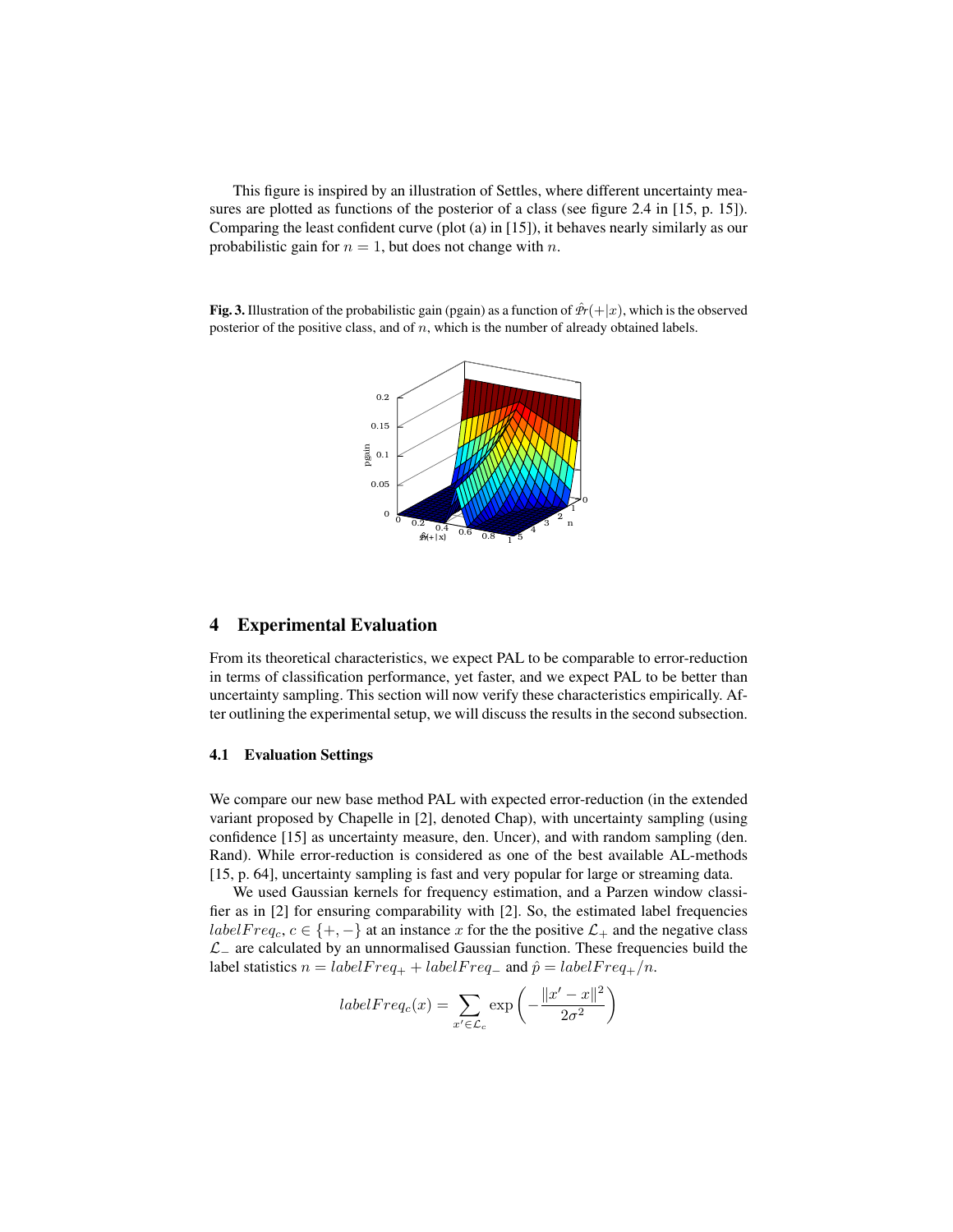Our framework starts *without* initial labels, and finishes after 40 label requests. The classifiers, implemented in Octave/MATLAB and run separately on a cluster, use the same pre-tuned, data set-specific bandwidth, and are re-evaluated in each of the 40 steps on the same, dedicated (labelled) test sample. This ensures that only the difference in the active learning strategy is influencing the performance. For better performance assessment, we generated 100 random training and test subsets for each data set, and averaged the results. Evaluation is done on 2 synthetic (based on [2]) and 6 real-world data sets (from [1]). The main characteristics (number of instances, number of attributes), such as training and test set size and the  $\sigma$  of the Parzen window, are summarised in Table 4. The synthetic data sets consist of 4x4 clusters, arranged in a checker-board formation. While the clusters are low-density-separated in Che, they are adjoined in Che2. The real-world data sets are Mammographic mass (Mam), Vertebral (Ver), Haberman's survival (Hab), Blood transfusion (Blo), Seeds (See) and Abalone (Aba). All attributes are scaled to a  $[0; 1]$ -range. We evaluate the performance over the first 40 active label acquisitions and provide the results as learning curves for the optimised performance measure accuracy for all data sets and algorithms.

#### 4.2 Evaluation Results

In accordance to [2] and [15], we provide learning curves in the subfigures of Figure 6. These curves depict the progress in the active classifier's accuracy as 40 training instances are selected one after another for training. This allows to evaluate the performance based on several criteria, and is more informative than tables of the performance at arbitrarily selected learning stages.

*(1) When does a curve become flat, i.e. when does the learner converge?* On subfigure g) for data set Seeds, the curves become flat already after reading 10 labels, while the curves for data set Checkboard 2 (b) do not converge. Convergence indicates that additional labels do not provide additional use to the classifier, ideally a classifier converges

| Dataset Inst Attr $Pr(+)$  Train   Test  $\sigma$ |               |                 |            |     |           |      |
|---------------------------------------------------|---------------|-----------------|------------|-----|-----------|------|
| See                                               | 210           | $7\overline{ }$ | 33 % 160   |     | 50        | 0.1  |
| Che                                               | 308           | 2               | 44 \% 200  |     | 108       | 0.08 |
| Che2                                              | 392           | $\mathcal{L}$   | 49 % 250   |     | 142       | 0.08 |
| Hab                                               | $306 \quad 3$ |                 | 73 % 256   |     | 50        | 0.1  |
| Ver                                               | 310           | 6               | $32\%$ 260 |     | 50        | 0.1  |
| Aba                                               | 41778         |                 | 50 %       | 400 | 1177 0.06 |      |
| <b>Blo</b>                                        | 748           | $\overline{4}$  | 24%        | 600 | 148       | 0.1  |
| Mam                                               | 830           |                 | 51 $%$     | 630 | 200       | 0.1  |

| Dataset PAL |      |      | Chap Uncer Rand |      |
|-------------|------|------|-----------------|------|
| See         | 0.50 | 0.93 | 0.03            | 0.01 |
| Che         | 0.61 | 1.16 | 0.03            | 0.01 |
| Che2        | 0.92 | 1.54 | 0.03            | 0.02 |
| Hab         | 0.89 | 1.72 | 0.03            | 0.02 |
| Ver         | 0.91 | 1.84 | 0.04            | 0.02 |
| Aba         | 1.51 | 3.82 | 0.07            | 0.04 |
| Blo         | 2.34 | 6.14 | 0.1             | 0.05 |
| Mam         | 2.56 | 8.48 | 0.25            | 0.12 |
|             |      |      |                 |      |

Fig. 4. Dataset characteristics and parameters (number of instances, number of attributes, proportion of positive instances, training set size, test set size, bandwidth for Parzen window classifier)

Fig. 5. Average execution time (in seconds), ordering of rows is in ascending training dataset size.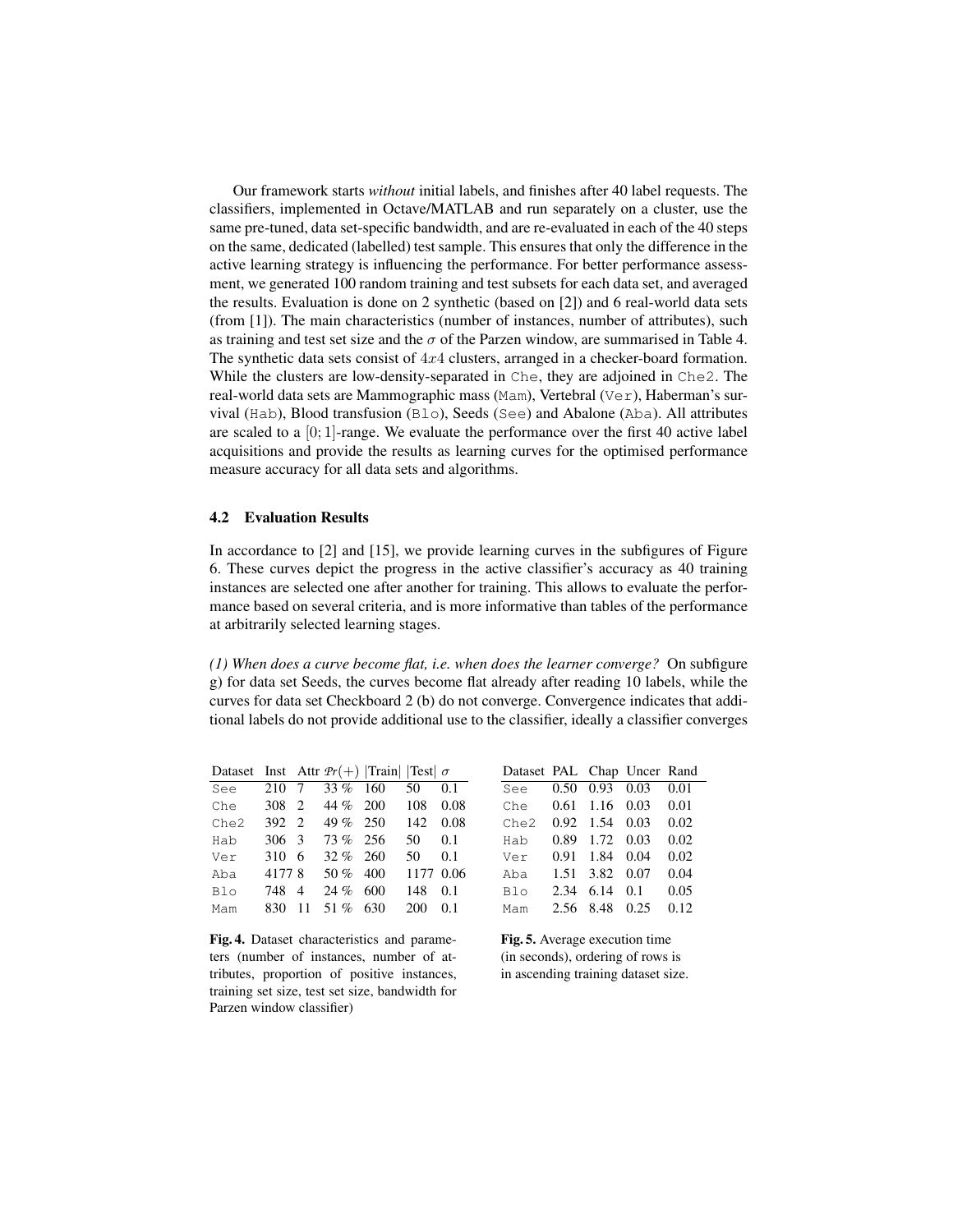fast and to a high level of performance. This is seen on subfigures a and c, where PAL in contrast to Random Sampling quickly converges to a high performance level.

*(2) At what accuracy does a learner stop improving?* Clearly, a learner that achieves a 99% accuracy after reading 10 labels is better than one that needs 40 labels to reach the same accuracy value, and also better than one that converges at 75%. Hence, PAL outperforms all other algorithms except on Blood (f), Seeds (g) Abalone (h). The moment of convergence gives also indication on the appropriateness of the data set for active learning. If we contrast subfigures b and g, we must assert that data set Seeds is not truly interesting in terms of active learning: after reading the labels of 5 or at most 10 instances, all learners converge to an accuracy very close to 1. Thus, comparative performance of the active learners on Seeds is not truly informative; this data set is not very appropriate for experiments on active learning (except as a counterexample). The curves on the Blood Transfusion data set (cf. subfigure f) also indicate that active learning is not truly beneficial on this data set.

Fig. 6. a-h: accuracy curves for the algorithms on each dataset; early convergence to very high values is best; improvement after a performance drop is better than a flat curve on low accuracy values; j: runtime of PAL on a synthetic data set of varying size (100–1200 candidate instances).

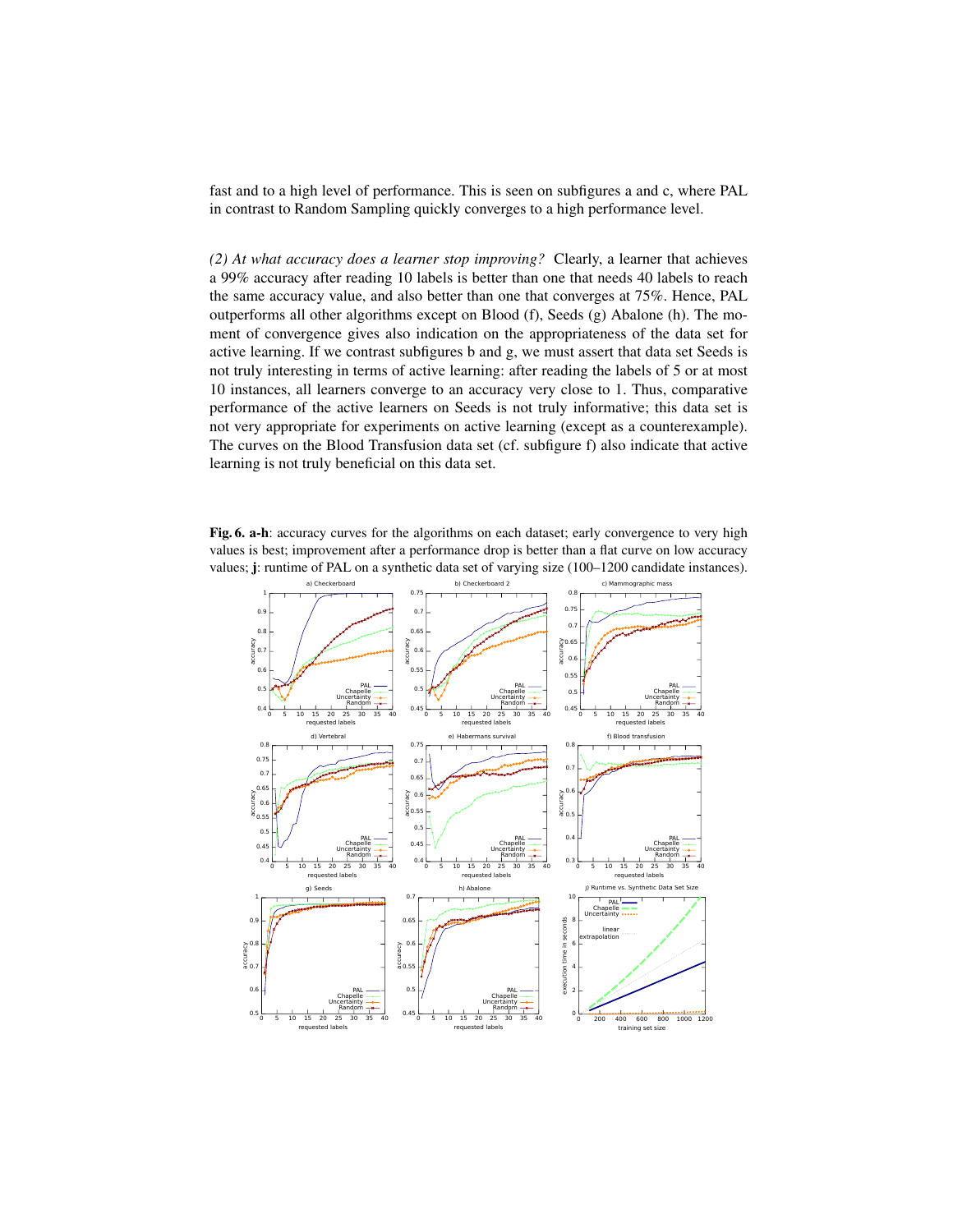*(3) Does a learner recover from previous errors?* If a curve becomes flat early, then the learner might be trapped in low accuracy values. This is the case for the algorithm Chapelle on data set Mammographic Mass (c). In contrast, PAL recovers on this data set, as well as on data sets Checkboard, Vertebral and Habermans Survival (a, d, e). Random Sampling never recovers from earlier choices: its performance curves are either flat or go upwards, indicating that an early poor choice cannot be amended. Uncertainty Sampling recovers in some data sets, while Chapelle and PAL always manages to recover if they err in their early choices of label. Summarising the results on accuracy progress, PAL exhibits high performance in all data sets, manages to recover from poor choices and makes best use of available labels, as long as needed (i.e. longer for Checkboard 2 than for Seeds). PAL reaches the best accuracy values on 5 of the data sets, achieves comparable accuracy to the other learners on two data sets (Seeds and Blood Transfusion). PAL is only outperformed once on the Abalone data set.

*(4) Execution time* The execution time of PAL is shown in Table 5 and plot j of figure 6. Table 5 indicates the execution times of all active learning algorithms on each dataset. We see that PAL achieves better accuracy curves with lower (up to  $1/2.5$  times) execution time than the error-reduction algorithm of Chapelle. Nevertheless, the execution time is still significantly higher than that of uncertainty sampling, but like the former its time increases solely linearly with the training set size, i.e. the number of labelling candidates. This is also shown in plot j) of Figure 6, where the execution times on various training set sizes of the same synthetic dataset are plotted. Overall, the uniformly low execution time of uncertainty sampling is accompanied by a stronger variance among the accuracy curves (cf. Figure 6): while PAL has very high performance on all data sets, escapes from earlier errors and exploits well all labels (whenever reasonable, see counterexample on Subfigure 6g), the accuracy curves of Uncertainty Sampling and Random Sampling vary in dependence on the data set. Thus, PAL exhibits stable performance at lower execution time than the expensive error-reduction mechanism, while the simpler algorithms are affected stronger by the idiosyncrasies of the data sets.

## 5 Conclusion

In this paper, we introduced the probabilistic active learning approach (PAL). It uses probabilistic estimates (label statistics) calculated within the neighbourhood of a labelling candidate. In contrast to Monte-Carlo-based error reduction approach proposed in [13], it models both the true posterior and the candidate's label as random variables. Given a user-specified performance measure, PAL computes the probabilistic gain, that is the expected performance gain over *both* random variables by numeric integration. It subsequently selects the candidate with highest density-weighted probabilistic gain. Like uncertainty sampling [11], PAL requires asymptotically linear time with respect to the pool size, in contrast to quadratic time required by error reduction in [13].

Thus PAL combines two previously incompatible qualities: being fast, and computing and optimising directly a point-performance measure. Given such a user-specified performance measure and the label statistics as input, no additional parameters are required. Our experimental evaluation shows that PAL yields comparable or better classi